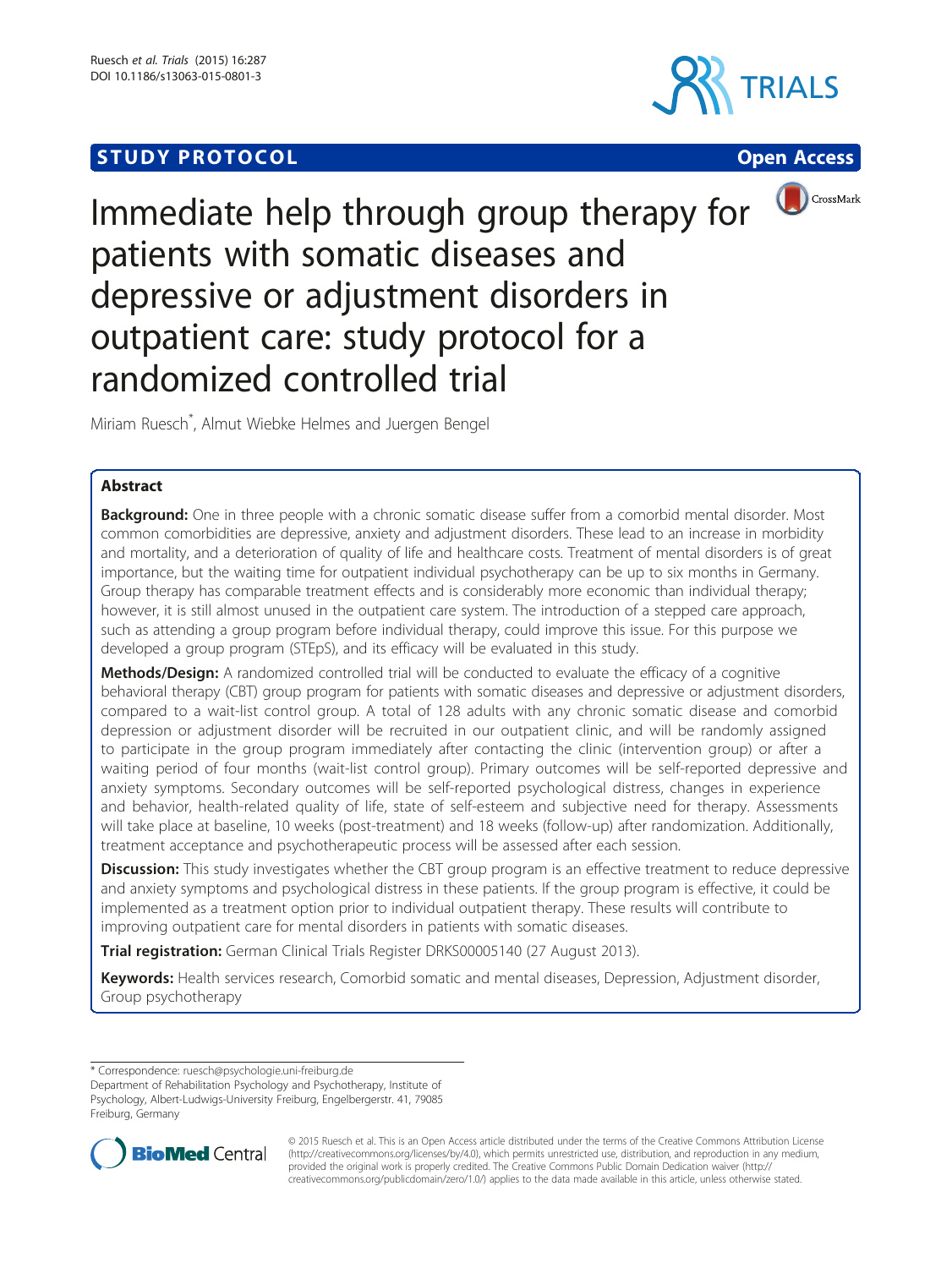### Background

Chronic somatic diseases are an increasing health problem in modern society. Due to improved treatment options, an ageing population, and harmful health behavior and lifestyles, the incidence of chronic somatic diseases, such as cardiovascular diseases, stroke, cancer, chronic respiratory diseases and diabetes is increasing. According to recent estimates, 38.8 % of the German adult population have a chronic disease [[1\]](#page-9-0). In the European Union, chronic diseases are responsible for 80 % of deaths and for 77 % of years lived disabled or lost due to premature death (known as disability-adjusted life years (DALYs)) [\[2](#page-9-0), [3\]](#page-9-0).

People with chronic diseases have to cope with many stressors, such as symptoms, treatment, role changes, relapse, uncertainty concerning the progression of their illness, and the threat of death. These patients have a significantly increased risk for developing mental disorders. Härter et al. [\[4](#page-9-0)] reported a 12-month prevalence rate of 42.5 % for mental disorders in patients with chronic somatic diseases. A physically healthy comparison group showed a significantly lower prevalence rate of 25 % (odds ratio: 2.2) for mental disorders. The prevalence rates of mental disorders do not differ significantly for patients with different somatic diseases [[4\]](#page-9-0). The most common mental comorbidities with somatic diseases are affective disorders (12-month prevalence: 21.1 %) and anxiety disorders (12-month prevalence: 22.9 %) [\[4](#page-9-0)]. Although little epidemiologic data exists, adjustment disorders are among the most common mental disorders diagnosed in patients with chronic somatic diseases [[5](#page-9-0), [6](#page-9-0)]. In outpatient care, adjustment disorders are diagnosed very often: between 5 and 20 % of patients in outpatient care have an adjustment disorder as their main diagnosis [[7\]](#page-9-0). Prevalence rates for adjustment disorders range from 7.1 % in patients with breast cancer [[8\]](#page-9-0) to 12 % in a consultation-liaison psychiatry service [\[9](#page-9-0)] and to 17 % in patients with cardiovascular diseases [\[10\]](#page-9-0).

Comorbid mental disorders have negative effects on morbidity, mortality, quality of life and healthcare costs [[11\]](#page-9-0). These negative effects underline the importance of psychotherapeutic care of mental disorders in patients with chronic somatic diseases. However, in Germany patients searching for outpatient psychotherapy have to be prepared for waiting times of several months. According to data from the German Federal Chamber of Psychotherapists, a patient waits on average 12.5 weeks for an initial consultation and 23.4 weeks for the beginning of an outpatient psychotherapy [[12\]](#page-9-0). Long waiting periods increase patients' dissatisfaction with the healthcare system [[13\]](#page-9-0), and are one reason why patients do not appear for their initial appointments [[14, 15\]](#page-9-0) or give up their intentions for psychotherapy [[16\]](#page-9-0). These patients on a wait-list do not seek mental health services from other professionals [[17\]](#page-9-0). Although approximately 23 % of cases of untreated depression remit spontaneously within three months, and 32 % in six months [[18\]](#page-9-0), long waiting times mean that patients who do need professional help to overcome their depression remain depressive for a longer period. Since patients with depressive disorders and also persons with subthreshold depressive symptoms have significantly more days of absence from work [[19](#page-9-0)], the emerging indirect costs through long waiting times should also be considered.

One approach to bridge the gap between the demand and availability for outpatient psychotherapy is to increase efficiency of care through the adoption of a stepped care treatment. Stepped care approaches aim to provide minimal interventions as first-line treatments (such as self-help, bibliotherapy and computer-based interventions) in order to reserve more intensive and expensive treatments like outpatient individual therapy for those who did not, or very likely will not benefit from these minimal interventions [[20](#page-10-0)].

Group therapy can be classified as a medium intensive treatment option in the stepped care model [\[21](#page-10-0)]. Group therapy has the advantage of being able to treat many patients simultaneously; therefore, the costs for group therapy are less than half the costs for individual therapy [[22\]](#page-10-0). In depression care, group therapy has been shown to be more economic than individual therapy [\[23](#page-10-0)]. The effectiveness of group therapy has been proven in several meta-analyses [[24](#page-10-0)], and in general, the established effects of group therapy were comparable to individual therapy [[25\]](#page-10-0). For depression treatment it can be assumed that group therapy is marginally inferior to individual therapy in the short-term comparison at post-treatment. When comparing long-term effects, group therapy for depression reaches similar effects compared to individual therapy [[26](#page-10-0)]. For patients with somatic diseases, group therapy is also regarded as an effective treatment. In a meta-analysis of studies across different somatic diseases, a moderate pre to post effect size of  $d = 0.49$  was found [\[24](#page-10-0)]. Solid empirical evidence exists for group therapy for cancer and HIV patients [[24](#page-10-0)]. In a meta-analysis of 47 higher quality studies, Sherman et al. [[27](#page-10-0)] examined the effectiveness of group interventions for cancer and HIV patients concerning psychosocial outcomes. Sherman et al. found that structured CBT group interventions are preferable for the treatment of patients with HIV or early-stage cancer, whereas less structured and more existentially-oriented group interventions are preferable for patients with advanced cancer. Studies focusing on the effects of group therapy on comorbid depression or adjustment disorder in physically ill patients are relatively rare. The few existing studies report significant treatment effects but inconsistent effect sizes. Heckman *et al*. [\[28\]](#page-10-0) reported a small effect size for a coping improvement group intervention (12 sessions) for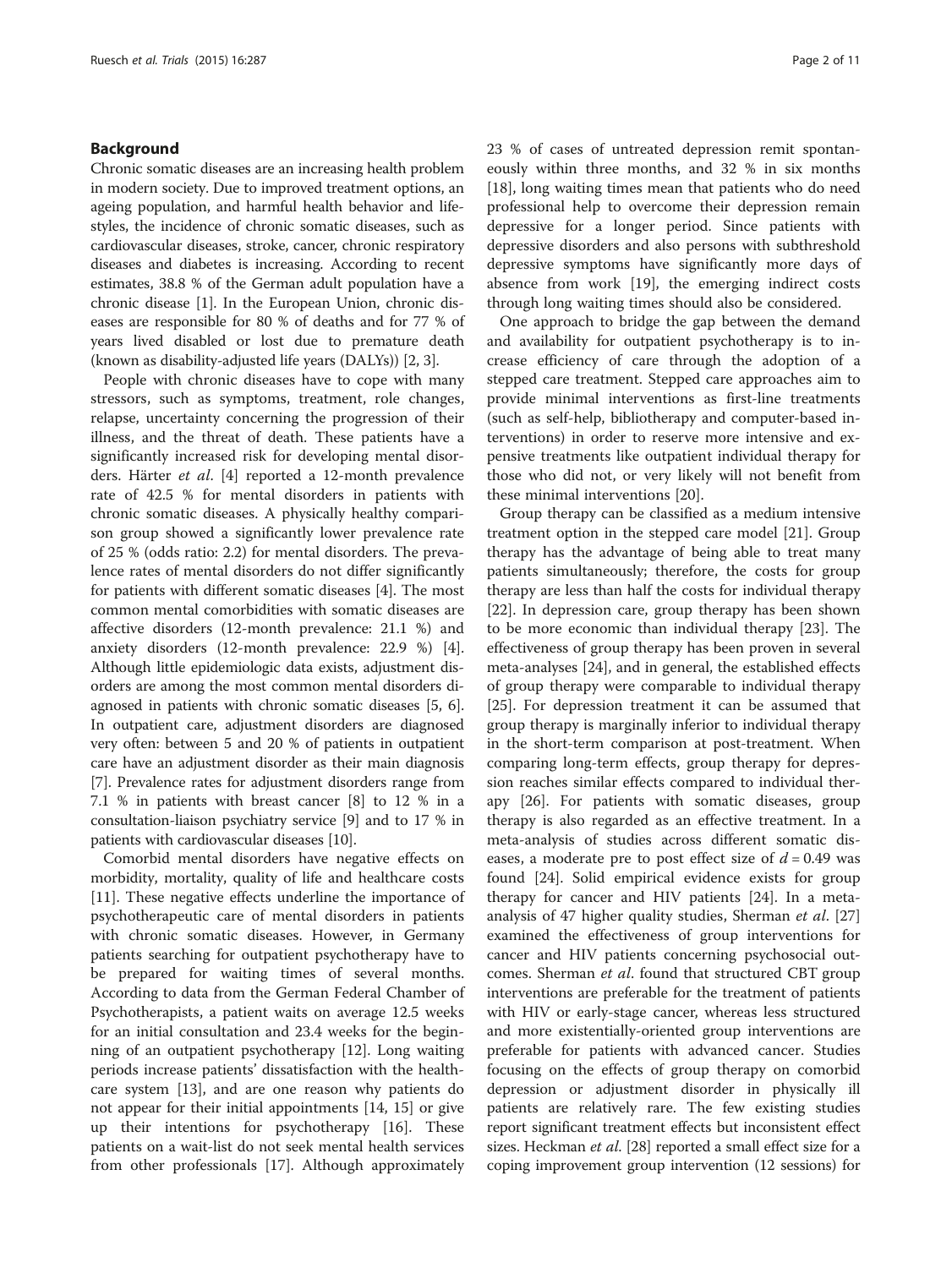patients with HIV and mild to severe depressive symptoms. Hambridge et al. [[29\]](#page-10-0) found a moderate pre to post effect of their CBT group program (six sessions) for patients with coronary artery disease and comorbid depression. Schuster et al. [\[30](#page-10-0)] found a strong effect for a CBT group therapy compared to treatment as usual for patients with coronary or orthopedic diseases and comorbid depression, anxiety or somatoform disorders.

Group therapy is very uncommon in outpatient care in Germany, with statistics from the National Association of Statutory Health Insurance Physicians (Kassenärztliche Bundesvereinigung) showing that group therapy represents only 1 % of invoiced psychotherapeutic services [[31](#page-10-0)]. However, healthcare providers and directors of managed care organizations assume that the use of group treatments will increase in the future [\[32](#page-10-0)].

In depression care, cognitive behavioral group therapy has been recommended as a first-line treatment in stepped care [\[33\]](#page-10-0). According to the above-mentioned results, it can be assumed that in addition to individual therapy, group therapy could be a promising first-line outpatient treatment for patients with chronic somatic diseases and comorbid depressive or adjustment disorders.

#### Study objective and research questions

This planned study aims to evaluate the efficacy of a CBT group program (STEpS) developed to provide immediate help before potential individual psychotherapy for patients with somatic diseases and comorbid depressive or adjustment disorders. We expect that selfreported depressive and anxiety symptoms assessed by the Hospital Anxiety and Depression Scale will be reduced to a greater extent in the intervention group compared to the wait-list control group. Furthermore, we hypothesize that the group difference in symptom severity can also be demonstrated two months after treatment, although the effect will be smaller. In addition, we expect that the intervention group will be superior compared to the wait-list control group in terms of selfreported psychological distress, changes in experience and behavior, health-related quality of life, state of selfesteem and subjective need for therapy. We also assume that the acceptance of treatment, assessed by attendance rates and self-reporting, is high. Session questionnaires should provide additional information about the psychotherapeutic process of the newly developed group therapy program.

# Methods/Design

#### Study design

This is a randomized, wait-list controlled trial. Study participants allocated at random to the intervention group will participate in the CBT group program for

patients with somatic diseases and depressive or adjustment disorders immediately after contacting the clinic. Study participants allocated at random to the wait-list control group will follow the usual waiting process of our outpatient clinic. After completion of the follow-up assessment (about five months after randomization), study participants of the wait-list control group are also offered to participate in the group program. The three measurement points are scheduled for all study participants at baseline (immediately before initial consultation,  $T_1$ ), 10 weeks after randomization (post-treatment,  $T_2$ ) and 18 weeks after randomization (follow-up,  $T_3$ ). The 18-week follow-up measurement is scheduled in a relatively short interval of two months after treatment because we did not want to extend the usual waiting period of four months for individual psychotherapy for patients in the wait-list control group. For an overview of the study design see Fig. [1](#page-3-0).

All study procedures are in line with the Consolidated Standards for Reporting Trials (CONSORT) 2010 statement [[34\]](#page-10-0) and the CONSORT Extensions for Reporting Pragmatic Trials [\[35](#page-10-0)]. The study protocol has been approved by the ethics committee of the Albert-Ludwigs-University of Freiburg (approval number 285/13), and is registered with the German Clinical Trials Register (identifier: DRKS00005140).

#### Participants and procedure

Patients with any chronic somatic disease and comorbid depressive or adjustment disorder are the target group of this study.

# Inclusion and exclusion criteria

Patients included in the study 1) are older than 18 years; 2) have a chronic somatic disease; 3) have a comorbid adjustment disorder, depressive episode (mild to severe, single or recurrent) or dysthymia, all according to the Diagnostic and Statistical Manual of Mental Disorders IV text revision (DSM-IV-TR) criteria; and 4) have sufficient skills to participate in a group setting (for example willingness for self-disclosure, sufficient communication skills and ability to adhere to group rules). This will be checked by clinical assessment in the initial consultation. We estimate that 95 % of the patients in our clinic will meet this last inclusion criterion.

Patients with acute suicidal ideation, comorbid substance abuse, schizophrenia, dementia, mental retardation, bipolar affective disorder, cyclothymia, ongoing psychotherapy or inadequate knowledge of German are excluded from the study.

#### Recruitment

Patients will be recruited after the initial consultation in our outpatient clinic for patients with somatic and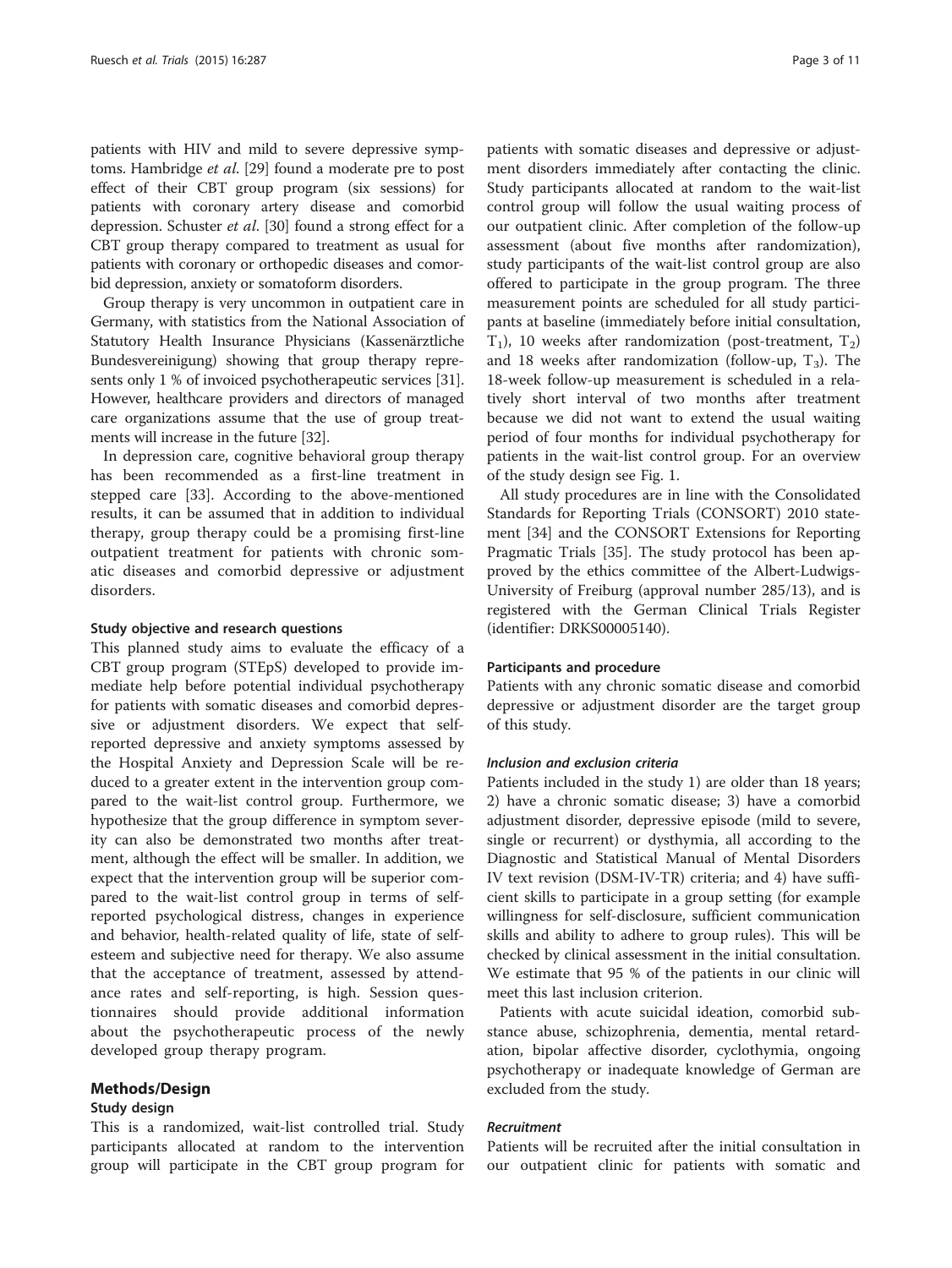<span id="page-3-0"></span>

mental diseases at the Albert-Ludwigs-University of Freiburg. In addition, we will send written information about the study to colleagues (such as general practitioners, medical specialists, psychotherapists and rehabilitation clinics) asking them to refer suitable patients to our outpatient clinic. Furthermore, we will deposit flyers in the waiting rooms of medical practices and will place announcements in the local newspaper.

# Assessment of eligibility and randomization

There are two different approaches of admission: study participants may contact the outpatient clinic on their own behalf because they want to start psychotherapy, and study participants may also contact the clinic due to the newspaper announcement because they are interested in study participation. Patients who contact the clinic on their own behalf will have a preliminary short telephone screening by the head of the clinic. With this telephone screening we aim to check if patients generally fit with our clinic. Patients younger than 18 years, with no somatic disease, or who have an acute psychotic episode, severe cognitive impairments or substance dependence will be referred to other institutions. All other patients will undergo the further admission procedure of our clinic.

Study applicants who contact the clinic due to the newspaper announcement will also have a preliminary telephone screening. With this telephone screening, we aim to check if the study applicants fulfill the inclusion criteria and do not meet any of the exclusion criteria for the study. The telephone screening will be conducted by a trained clinician and includes a depression screening (Patient Health Questionnaire (PHQ-9) score ≥10 [\[36](#page-10-0)]), and questions about the somatic disease, alcohol, drug and medication consumption, schizophrenia (questions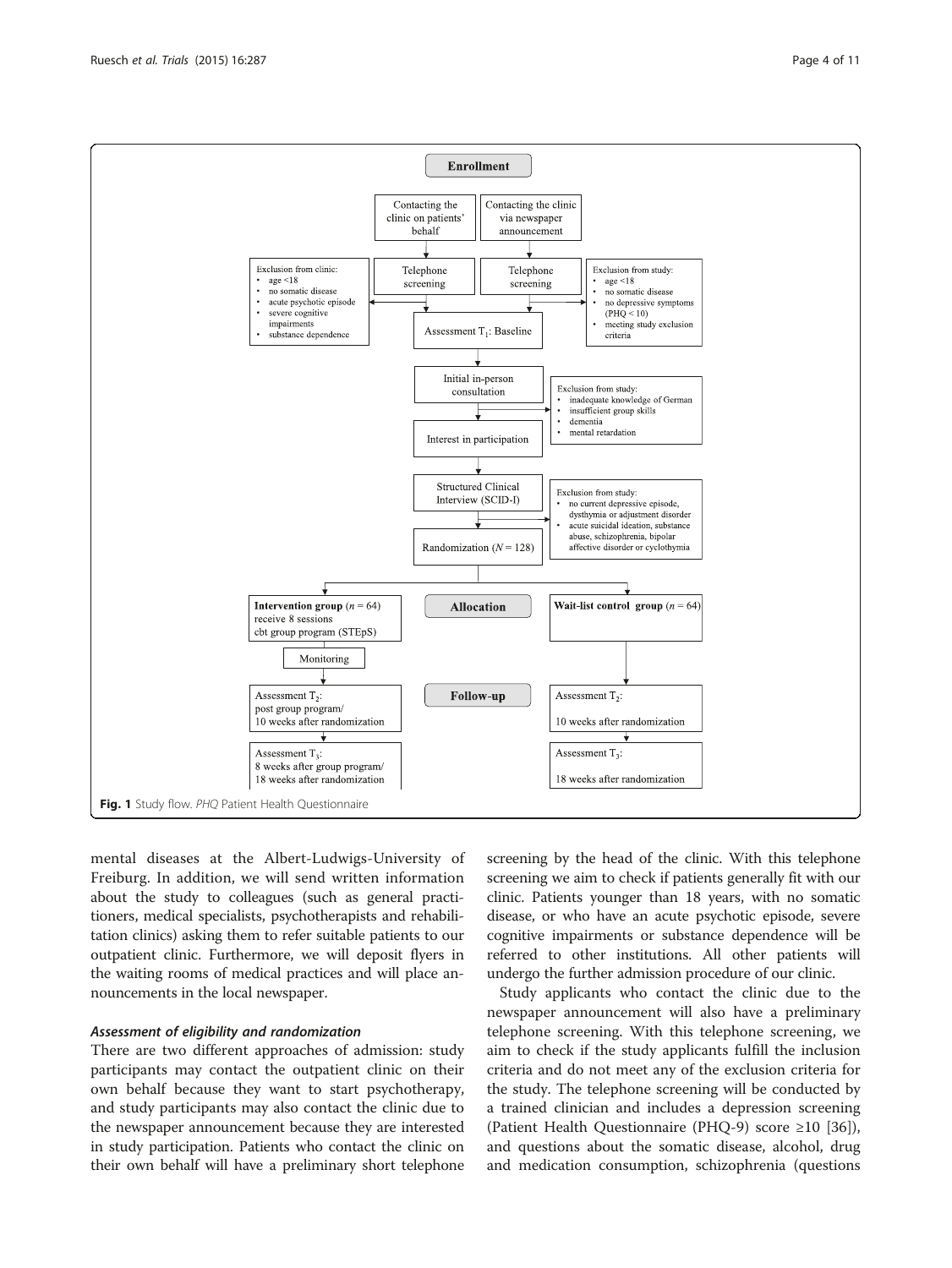8, 12, 13, 14 and 15 from the Early Recognition Inventory (ERIraos) checklist [[37\]](#page-10-0)), bipolar symptoms, possible difficulties in groups and current psychotherapeutic treatment. In cases of suspected substance abuse or bipolar disorder, these sections will be screened in more detail according to DSM-IV-TR criteria [\[38](#page-10-0)]. Dementia and mental retardation will be estimated by clinical assessment. Suitable applicants will undergo the further admission procedure of our clinic.

The following admission procedure is equivalent for both groups. Patients from both groups receive an appointment for an initial consultation within two weeks after the telephone screening. The initial consultation is conducted by the head of the outpatient clinic. If patients appear suitable for the study at the initial consultation, a research assistant will inform them about the study immediately after the consultation. Patients who are interested in participating will receive materials containing detailed information about the study's content and procedures, and will be called within one week to schedule an appointment for a Structured Clinical Interview for DSM-IV Axis I Disorders (SCID-I) [\[39\]](#page-10-0). At the beginning of the SCID-I interview, we will inform participants about data security and that they may withdraw from the study at any time without any negative consequences (for example, without prolonging the waiting period for individual psychotherapy). Written informed consent will be obtained from all study participants. All SCID-I interviews will be conducted by trained clinicians and will be videotaped for quality assurance if patients give their written consent.

Patients who fulfill all inclusion criteria and none of the exclusion criteria will be randomly assigned to the study conditions. In order to guarantee a continuous group size in the STEpS group program, we decided to use block randomization with a block size of 20 and an allocation ratio of 1:1. The allocation sequence will be created by computer-generated random numbers, and will be carried out by a researcher who is not involved in the enrolment and allocation process. Staff involved in enrollment and allocation do not know the allocation sequence; we will use a sealed envelope system. Study participants will be informed about study exclusion or inclusion, allocation to study condition and further study procedures by telephone.

# Blinding

In the planned study design it is not possible to blind study participants or therapists to group condition.

#### Intervention

#### Intervention development

The group program was developed for the target group of patients with somatic diseases and comorbid

adjustment or depressive disorders. The conditions of the group program were designed according to the following considerations:

- 1. In order to facilitate immediate access of patients to the group program after their initial consultation, the group structure needed to be open or half-open.
- 2. The waiting period of four months should not be prolonged, so the group program could only consist of eight sessions, also taking into account a follow-up measurement point.
- 3. Participants should receive psycho-education, and learn functional strategies to reduce psychological distress; therefore, the sessions required preset topics and a structured procedure.
- 4. The program should include different topics to satisfy the different problem areas of the patients.
- 5. Group size should be small or medium, in order to enhance social exchange and social support among patients.

The treatment manual for the STEpS group program was developed in four stages. First, we performed a systematic literature review of effective group therapies for patients with somatic diseases and comorbid adjustment or depressive disorders, and identified the most commonly used interventions from the effective group therapies. Based on these results, we developed a first draft of the group manual and ran a simulation using psychology students. Based on the students' feedback we decided to dedicate two sessions to each topic, in order to enable the deeper elaboration of content within the different topics (for example assigning homework to be discussed in the second session). Thirdly, a team of experts made the final decision on the sessions' topics and contents. Finally, four sessions of the final group manual were tested in a pilot group with three patients who met the inclusion criteria.

### Intervention design

The STEpS group program consists of eight weekly sessions of 100 minutes. The group size will be limited to eight patients and the group setting will be half-open: entry for new members will be possible with every new topic (every other session). The group program will be performed by a psychotherapist trained in CBT with experience in group psychotherapy. Before joining the group, new group members will have a short consultation with the group therapist for about 20 minutes. This consultation serves to get to know each other, to reduce any fears, to clarify any questions and to inform the new patient about the topics and procedures of the group program and the group rules (for example listening to each other and letting the other person finish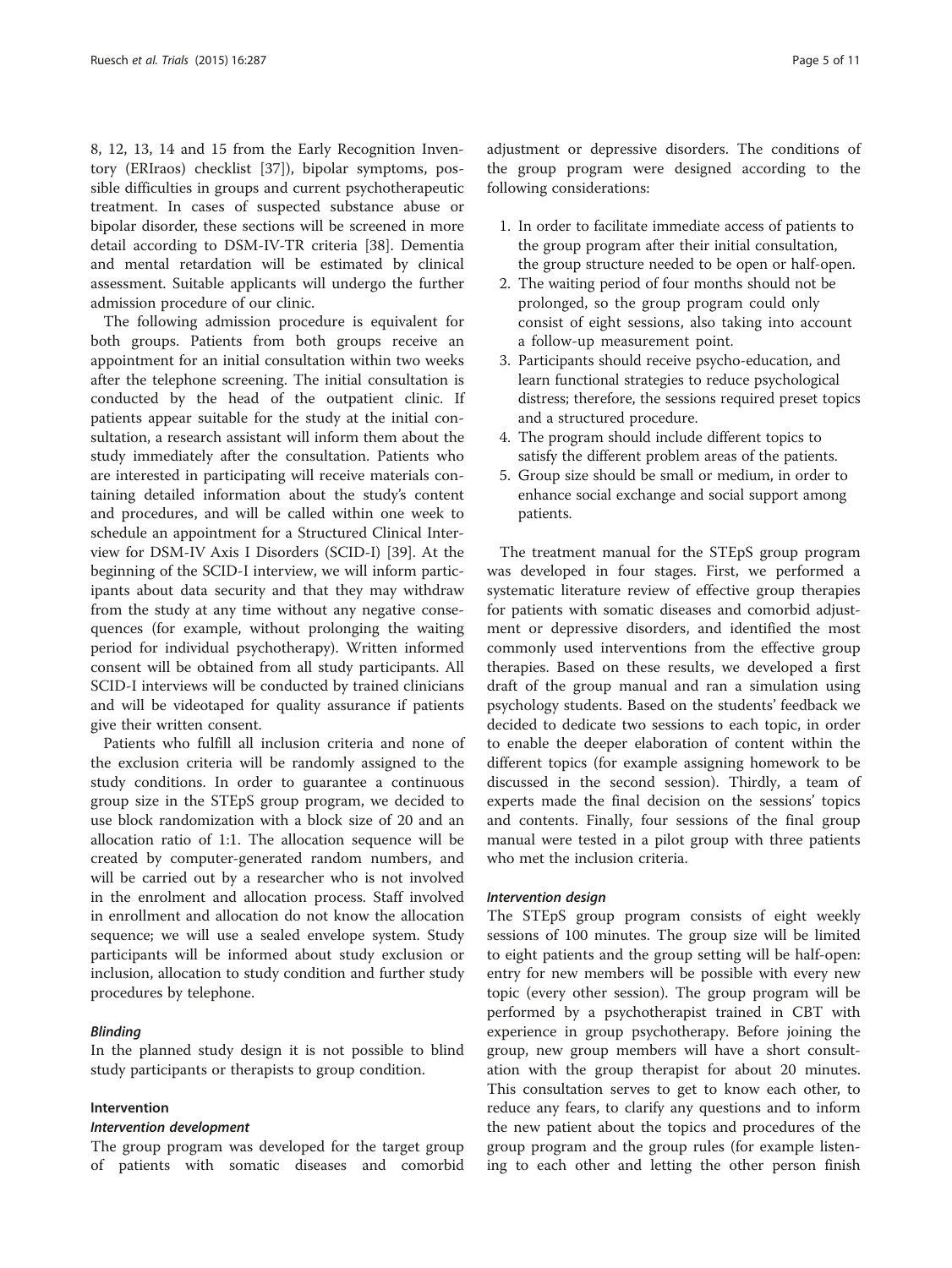talking). Patients will also receive a folder with an overview of the group topics, the group rules and enough space for their work sheets and individual notes. Furthermore, all patients will give their written consent that they will treat all information provided by other group members confidentially. The group sessions will take place at the outpatient clinic of the Institute for Psychology at the Albert-Ludwigs-University of Freiburg. During the sessions, tea and water will be offered and a short break of 10 minutes will be included.

The STEpS group program covers the following topics: behavioral activation (two sessions), cognitive restructuring (two sessions), coping with illness, social support, self-esteem and meaning. Every session will start with an exercise of progressive muscle relaxation as described by Jacobson [\[40](#page-10-0)], and with everybody giving a short summary of his or her current situation. Mindfulness-based exercises (for example, leaves on a stream) will be used as a break or closing exercise, but will not be a regular feature of the group program. All sessions will end with a final round ('How do you feel at this moment? What is your personal take home message?'). For a detailed session overview see Table [1](#page-6-0).

### Outcome measures

#### Procedure of assessments

The control group will receive all questionnaires by mail. The intervention group will receive the questionnaires at baseline and at 18-week follow-up, also by mail; the questionnaires at post-treatment will be handed out together with a short group evaluation questionnaire in the last group session. For returning the questionnaires, participants will be provided with stamped and addressed envelopes. The session questionnaires for the process evaluation of the group program will be handed out after each session, and patients will be asked to complete and return them immediately after the group session.

# Outcome measures

Table [2](#page-7-0) shows an overview of all variables and measurements.

# Primary outcomes

Anxiety and depression Anxiety and depressive symptoms will be measured with the German version of the Hospital Anxiety and Depression Scale (HADS-D) [\[41](#page-10-0)]. The HADS-D has been developed for patients with somatic diseases and assesses two domains: depression and anxiety. Each subscale consists of seven items assessing the severity of anxiety and depressive symptoms within

the last week on a scale from 0 to 3. The sum score for every subscale can range from 0 to 21. Subscale scores between 0 and 7 indicate no depression or anxiety, scores between 8 and 10 indicate possible depression or anxiety and scores of 11 or higher indicate clinical depression or anxiety. Both subscales are reliable (HADS-D Anxiety Scale:  $\alpha = 0.83$ ; HADS-D Depression Scale:  $\alpha = 0.82$ ) and valid measures of depression and anxiety severity [[42\]](#page-10-0).

#### Secondary outcomes

Psychological distress To assess psychological distress we will use the German version of the Brief Symptom Inventory (BSI) [\[43](#page-10-0)]. The BSI consists of 53 items and covers nine symptom domains: somatization, obsessioncompulsion, interpersonal sensitivity, depression, anxiety, hostility, phobic anxiety, paranoid ideation and psychoticism. Respondents rate their symptom severity within the last seven days on a five-point scale ranging from 0 (not at all) to 4 (extremely). The Global Severity Index (GSI) is the most important of the three global scores and indicates the overall distress level of the respondent. The cutoff point for psychological distress is either a GSI T-score of 63 or higher, or two subscale T-scores of 63 or higher. The BSI is a reliable ( $\alpha$  = 0.96 for GSI) and valid measure for the symptom severity of different mental disorders [[44\]](#page-10-0).

Current psychosocial distress To assess the current psychosocial distress level we use the first part of the German version of the NCCN Distress Thermometer (DT) [\[45\]](#page-10-0). Respondents have to indicate their current distress level within the last week on an 11-point-Likert scale ranging from 0 (no distress) to 10 (extreme distress). Higher scores indicate a higher distress level. The declared cutoff point for psychosocial distress is five or higher. The DT is capable of monitoring changes in psychosocial distress over time [[46](#page-10-0), [47](#page-10-0)].

Changes in experience and behavior in group psychotherapy or wait-list period Changes in experience and behavior during the group psychotherapy or wait-list period will be assessed with the Change Questionnaire of Experience and Behavior (VEV-VW) [[48\]](#page-10-0), a revised short form of the VEV [[49\]](#page-10-0). The VEV-VW is an instrument for direct measurement of changes in psychotherapy. It consists of 27 items and assesses different situations (common experience, behavior in social situations, experience and behavior in performance situations). The respondent is requested to rate the experienced changes since a given point of time, in our study since the initial consultation. The rating scale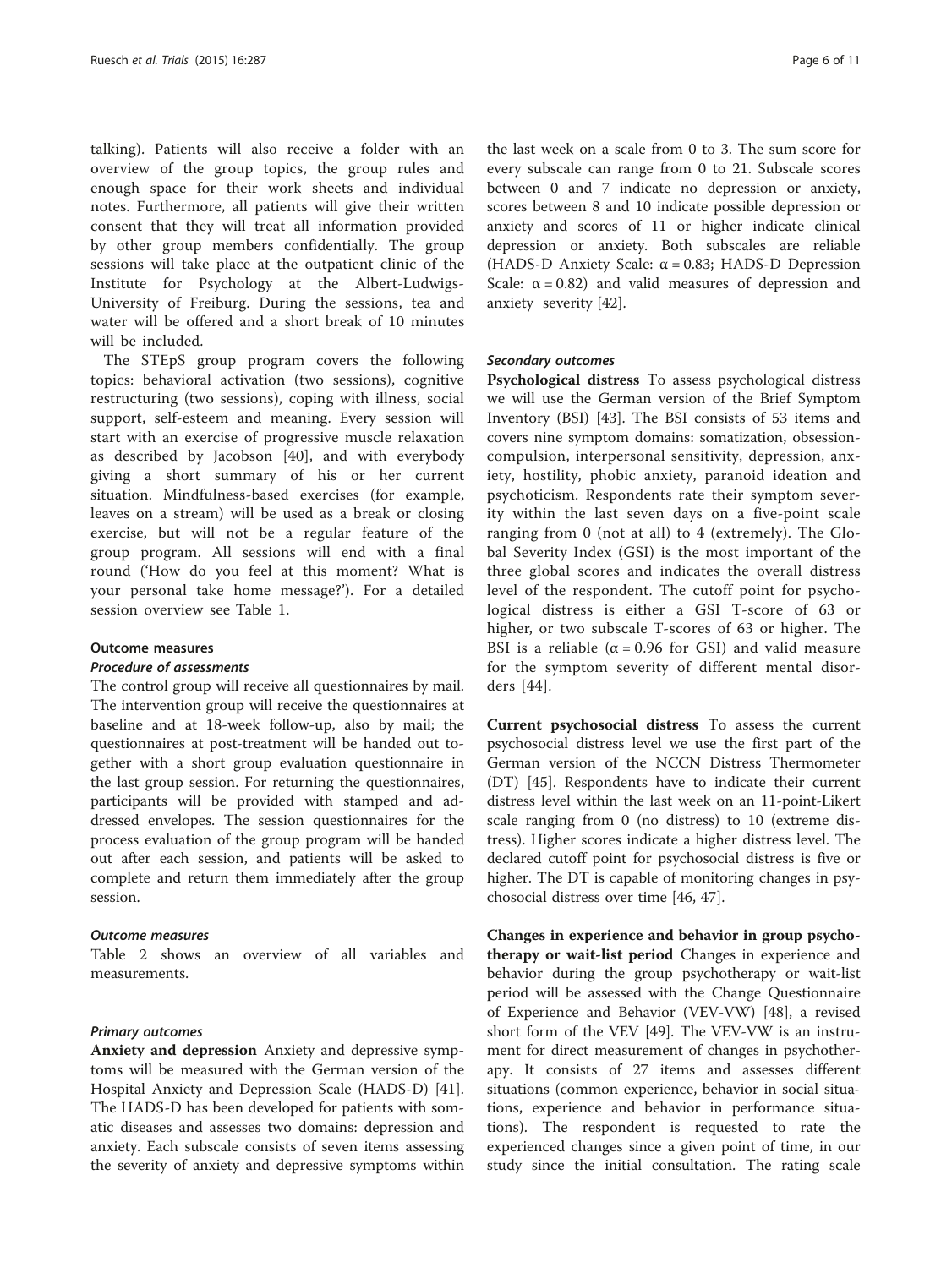<span id="page-6-0"></span>Table 1 Overview of the STEpS group program

| Session | Topic                         | Content                                                                                                                                                                                                                                                                                                                                                       | 7                                 |
|---------|-------------------------------|---------------------------------------------------------------------------------------------------------------------------------------------------------------------------------------------------------------------------------------------------------------------------------------------------------------------------------------------------------------|-----------------------------------|
| 1       | Behavioral<br>activation      | - Psycho-education about the relationship<br>between behavior and emotion: explanation<br>of the downward mood spiral [60]                                                                                                                                                                                                                                    |                                   |
|         |                               | - Selection of individual positive activities<br>from a checklist [61] and rating of the<br>selected activities                                                                                                                                                                                                                                               |                                   |
|         |                               | - Scheduling three positive activities for<br>the next week                                                                                                                                                                                                                                                                                                   |                                   |
| 2       | Behavioral<br>activation II   | - Review of homework                                                                                                                                                                                                                                                                                                                                          |                                   |
|         |                               | - Information about the effects of physical<br>activity on depression, physical health and<br>wellbeing                                                                                                                                                                                                                                                       |                                   |
|         |                               | - Brainstorming on personal health objectives<br>and possible physical activities to reach<br>these objectives                                                                                                                                                                                                                                                | 8                                 |
|         |                               | - Introduction of the MoVo concept [62] and<br>illustration of the different steps in the<br>motivational and volitional process of<br>physical activity. Personal elaboration of<br>the different steps (such as building a<br>concrete intention, generating<br>implementation intentions and<br>developing counter strategies for<br>anticipated barriers) |                                   |
| 3       | Cognitive<br>restructuring    | - Psycho-education about the relationship<br>between thoughts and depressive mood                                                                                                                                                                                                                                                                             | ran                               |
|         |                               | - Introduction of the ABC model [63] by<br>means of a role-playing activity                                                                                                                                                                                                                                                                                   | I se<br>the                       |
|         |                               | - Practicing the categorization in A (activating<br>event), B (beliefs) and C (consequences) using<br>patients' examples. Further explanation and<br>illustration of the relevance and changeability<br>of cognitions                                                                                                                                         | mis<br>for<br>Sco<br>me           |
| 4       | Cognitive<br>restructuring II | - Introduction of typical cognitive distortions<br>and irrational beliefs [64]                                                                                                                                                                                                                                                                                | me                                |
|         |                               | - Identification of individual maladaptive<br>thoughts and development of alternative<br>thoughts                                                                                                                                                                                                                                                             | He<br>me<br>Hea                   |
| 5       | Coping with<br>illness        | - Information about the coping concept.<br>Psycho-education about the person and<br>situation specificity of adaptive coping                                                                                                                                                                                                                                  | iter<br>phy                       |
|         |                               | - Collection of disease-related stressors<br>(such as pain, disabilities and unclear illness<br>course). Small group discussion about helpful<br>coping strategies concerning one stressor.<br>Gathering the coping strategies for the<br>different stressors                                                                                                 | eral<br>Phy<br>calo<br>ind<br>are |
|         |                               | - Group conversation about personal<br>intentions to try other strategies                                                                                                                                                                                                                                                                                     | Sta                               |
| 6       | Social support                | - Introduction to the concept of social<br>support and its relevance concerning<br>chronic illness                                                                                                                                                                                                                                                            | me<br>Seli<br>sur                 |
|         |                               | - Reflection on the personal social relations<br>through drawing a social atom [65], and<br>clarification about who in the network gives<br>social support and how                                                                                                                                                                                            | con<br>thr<br>soc                 |
|         |                               | - Group conversation about the social<br>natwork and received social support                                                                                                                                                                                                                                                                                  | den<br>mer                        |

r support (for example wishes of change)

ges from 1 (changes for the better, for example, 'Now ee the things more optimistically') to 7 (changes for worse, for example, 'Now I see the things less optistically'). Scores can range from 27 (maximum change the worse) to 189 (maximum change for the better). ores above the cutoff point of 108 indicate a better mental wellbeing, and scores below 108 indicate a worse ntal wellbeing.

health-related quality of life Quality of life will be asured with the German version of the Short Form alth Survey (SF-12)  $[50]$ . The SF-12 consists of 12 ms and assesses eight domains: physical functioning, ysical and emotional role functioning, body pain, gen-I health, vitality, social functioning and mental health. ysical and mental health composite scores can be culated and range from 0 to 100, with higher scores licating a better wellbeing. Its psychometric properties well established [\[51](#page-10-0)].

ate of self-esteem Changes in self-esteem will be asured with the revised German version of the State f-Esteem Scale (SSES) [[52](#page-10-0)]. The SSES-revised meares state of self-esteem at a given point in time, and nsists of 15 items that can be assigned to the following ree factors of self-esteem: performance self-esteem, cial self-esteem and appearance self-esteem. Responnts have to indicate their agreement to different statements about themselves (for example, 'I feel good about myself') on a five-point scale ranging from 1 (not at

# Table 1 Overview of the STEpS group program (Continued)

| 7 | Self-esteem | - Joint development of a definition of<br>self-esteem                                                                                                   |
|---|-------------|---------------------------------------------------------------------------------------------------------------------------------------------------------|
|   |             | - Introduction of the four pillar model<br>of self-esteem (self-acceptance,<br>self-confidence, social skills and social<br>networks) [66]              |
|   |             | - Reflection of personal strengths and<br>weaknesses in different aspects of the<br>self (for example me as a wife, me as a<br>professional)            |
|   |             | - Wheel of life exercise to reflect the<br>actual and target distribution of life<br>energy on different life domains                                   |
| 8 | Meaning     | - Introduction of the meaning concept                                                                                                                   |
|   |             | - Reflection and group conversation<br>about meaningful moments in life                                                                                 |
|   |             | - Illustration that everyday activities<br>(such as a job) can be done technically<br>or meaningfully, and that meaning can<br>be a resource for coping |
|   |             | - Reflection and group conversation about<br>ideas for more sense of meaning in life                                                                    |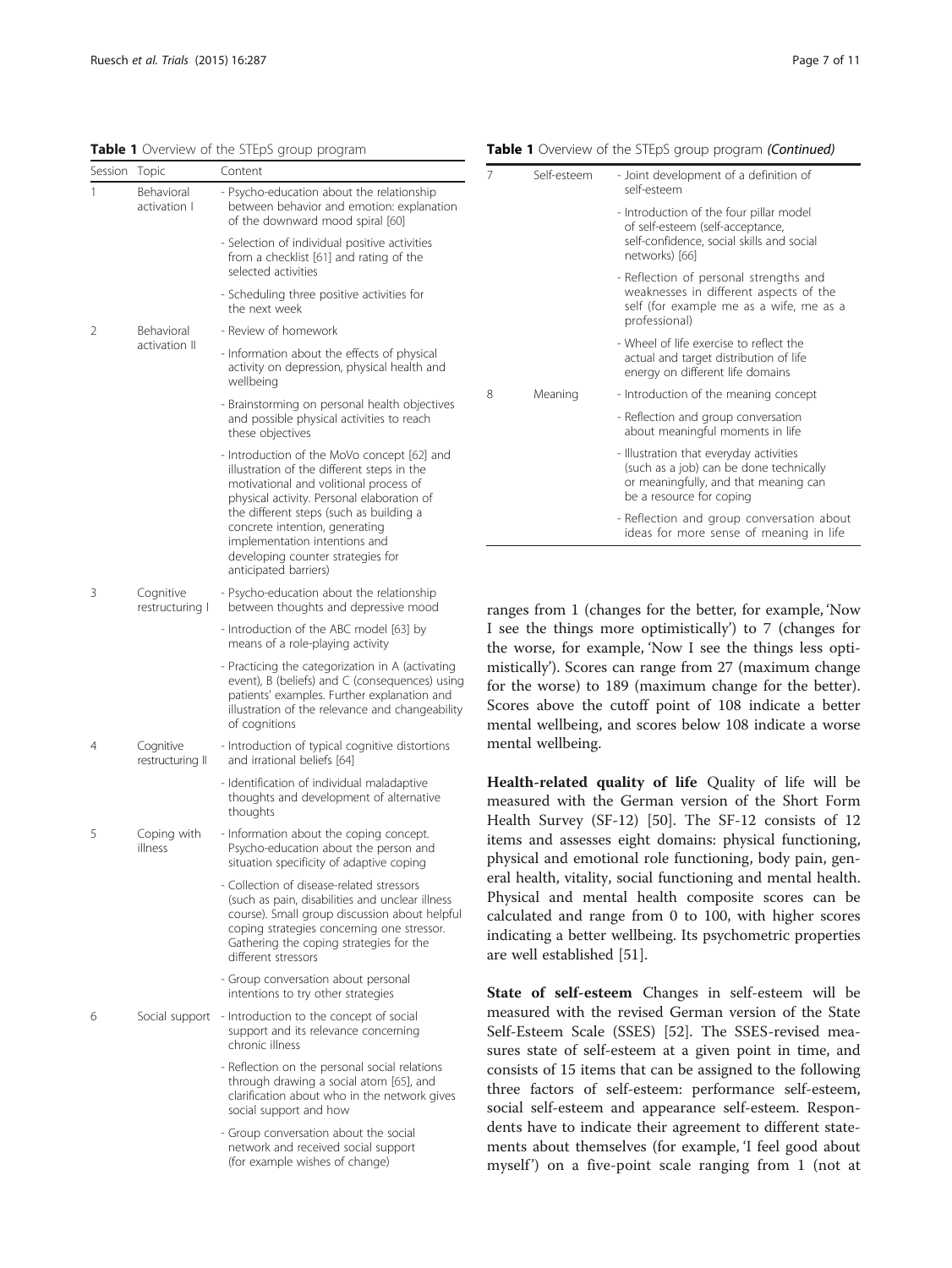<span id="page-7-0"></span>Table 2 Key variables and measurements

| Variables                                                                               | Measurement                        | $T_1$                 | Monitoring | T <sub>2</sub> | T. |
|-----------------------------------------------------------------------------------------|------------------------------------|-----------------------|------------|----------------|----|
| Inclusion and exclusion criteria                                                        |                                    |                       |            |                |    |
| Psychiatric disorders (Axis-I)                                                          | SCID-I                             | X                     |            |                |    |
| Somatic disorders                                                                       | self-report in telephone screening | $\boldsymbol{\times}$ |            |                |    |
| Primary outcomes                                                                        |                                    |                       |            |                |    |
| Anxiety and depressive symptoms                                                         | HADS-D                             | $\boldsymbol{\times}$ |            | $\mathsf X$    | X  |
| Secondary outcomes                                                                      |                                    |                       |            |                |    |
| Psychological distress                                                                  | <b>BSI</b>                         | X                     |            | X              | X  |
| Current psychosocial distress                                                           | <b>NCCN Distress Thermometer</b>   | $\times$              |            | $\times$       | X  |
| Changes in experience and behavior since baseline                                       | VEV-VW                             |                       |            | $\times$       | X  |
| Health-related quality of life                                                          | $SF-12$                            | X                     |            | $\times$       | X  |
| State of self-esteem                                                                    | SSES-revised                       | X                     |            | $\times$       | X  |
| Subjective need for psychotherapy                                                       | newly developed questions          | X                     |            | $\times$       | X  |
| Process evaluation                                                                      |                                    |                       |            |                |    |
| Acceptance of treatment                                                                 | treatment attendance, self-report  |                       | X          |                |    |
| Therapeutic processes during the group program<br>from patients' perspectives           | <b>BPSR-G 2000</b>                 |                       | $\times$   |                |    |
| Covariates                                                                              |                                    |                       |            |                |    |
| Demographic variables (sex, age, family status,<br>education, employment, and so forth) | demographic survey                 | $\boldsymbol{\times}$ |            |                |    |
| Psycho-pharmacotherapy                                                                  | demographic survey                 | $\times$              |            |                |    |
| Pretreatment of psychiatric disorders                                                   | demographic survey                 | X                     |            |                |    |
| Psychological treatment since baseline                                                  | self-report                        |                       |            | $\times$       | X  |
| Changes in somatic health and psycho-pharmacotherapy<br>since baseline                  | self-report                        |                       |            | $\times$       | X  |
| Coping with a chronic disease                                                           | <b>TSK</b>                         | X                     |            |                |    |

 $T_1$  baseline/pretreatment,  $T_2$  post-treatment/10 weeks after randomization,  $T_3$  follow-up/18 weeks after randomization, BPSR-G-2000 Bern Post Session Report 2000 modified for groups, BSI Brief Symptom Inventory, HADS-D Hospital Anxiety and Depression Scale, German version, SCID-I Structured Clinical Interview for DSM-IV Axis I Disorders, SF-12 Short Form Health Survey, SSES-revised State Self-Esteem Scale, revised version, TSK Trier Scales of Coping with Disease, VEV-VW revised short form of Change Questionnaire of Experience and Behavior

all) to 5 (extremely). Higher scores indicate a higher self-esteem. The internal consistency is  $\alpha = 0.80$  for performance self-esteem and α = 0.83 for social and appearance self-esteem [\[52](#page-10-0)].

Subjective need for psychotherapy Changes in the subjective need for psychotherapy will be assessed by five newly developed questions. Respondents indicate their agreement to different statements (for example, 'I currently have a high need for psychotherapy' or 'I currently would be okay without individual psychotherapy') on a four-point scale from 1 (disagree) to 4 (agree).

Psychotherapeutic process For the evaluation of the therapeutic process in the group program patients evaluate each group session with a session questionnaire. The session questionnaire used is a modified version of the patient version of the Bern Post Session Report (BPSR 2000) [[53\]](#page-10-0), extended by group specific aspects. The Bern

Post Session Report modified for groups (BPSR-G 2000) includes 26 items rated on a seven-point scale ranging from −3 (not at all) to +3 (exactly). The 11 scales cover session impacts (experiences of mastery, clarification, control, problem actualization and self-esteem), other common factors (therapeutic alliance and therapeutic progress), group specific factors (cohesion and alliance with group members) and global evaluation scales (session evaluation and group setting evaluation). The psychometric properties of the original BPSR 2000 are well established [[53](#page-10-0)].

Acceptance of the treatment In order to measure the acceptance of the group program, dropout rates will be assessed. The therapist will document treatment attendance and disturbances. After every group session patients can describe their like or dislike of the session on three open questions in the session questionnaire. Additionally, patients will be asked to evaluate the subjective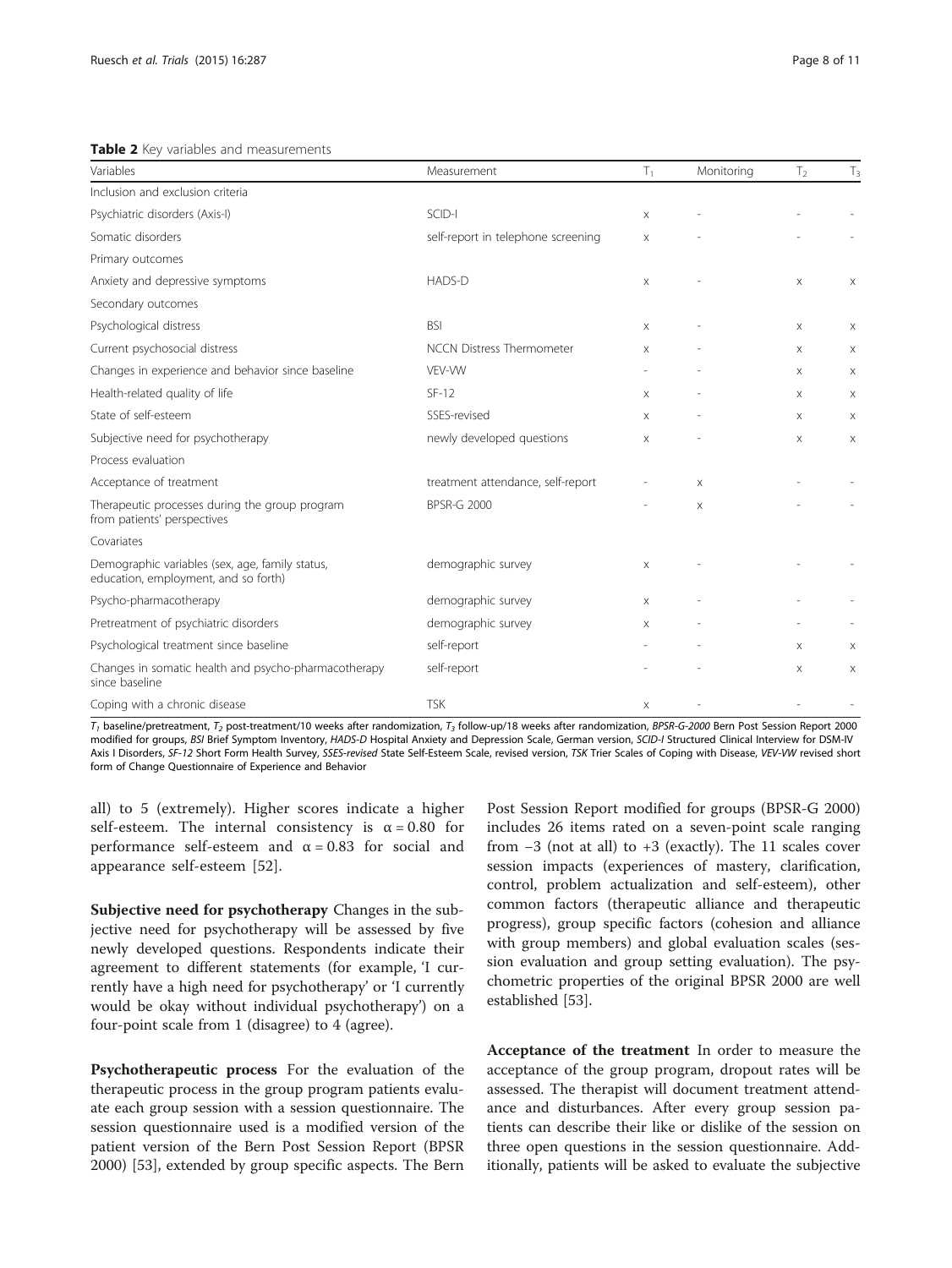relevance of the different group topics after the completion of treatment.

### Covariates

Demographic measures We will measure age, gender and socioeconomic status with standard single-item questions.

Coping with a chronic disease Coping behavior will be measured with the Trier Scales of Coping with Disease (TSK) [\[54](#page-10-0)]. This self-report questionnaire determines five domains: rumination, social coping (seeking social integration), threat minimization (denial), seeking information and turning to religion. There are 37 items that assess the frequency of specific thoughts and actions in recent weeks that can occur in the process of coping with a disease, on a scale ranging from 1 (never) to 6 (very often). Sum scores can be calculated for every subscale and can be compared with standard values. Its psychometric properties are well established [[55\]](#page-10-0).

### Sample size calculation

The literature indicates moderate effect sizes for group psychotherapy in the target group: in a meta-analysis, an average pre to post effect size of  $d = 0.49$  for group psychotherapy for somatic diseases was found [[24](#page-10-0)]. Effect size for group treatment compared to wait-list control (over all patient groups) was also indicated as moderate [[24\]](#page-10-0). Comparable studies examining group psychotherapy for chronically ill patients with comorbid depression using HADS score as the primary outcome indicate moderate to strong effect sizes: Schuster et al. [[30](#page-10-0)] found a strong interaction effect  $(d = 0.89)$  from pretreatment to six months follow-up for their CBT group therapy (six sessions) for patients with coronary or orthopedic diseases and comorbid depression, anxiety or somatoform disorders in comparison to the usual treatment of the rehabilitation clinic. Hambridge et al. [[29](#page-10-0)] found a moderate effect from pre to posttreatment  $(d = 0.57)$  of their CBT group program (six sessions) for patients with coronary artery disease and comorbid depression.

In order to detect a main group effect of  $f = 0.25$ [[56](#page-10-0)] when adjusting for baseline severity, we will need a total sample size of 128 participants. This sample size provides a power (1-β) of 0.8 and an alpha of 0.05. Sample size calculations were done with G\*power 3 software [[57\]](#page-10-0).

#### Statistical analyses

All analyses will be based on the initial treatment assignment (intention-to-treat). Missing data will be treated according to the recommendations of Hair et al. [\[58](#page-10-0)].

First, the extent of missing data will be determined; then, the level of randomness (missing at random, missing completely at random or missing not at random) will be diagnosed applying Little's missing completely at random test and t-tests for independent variables. According to Cho and Leonhart [[59\]](#page-10-0), data missing completely at random is very unlikely in a rehabilitation research setting, so missing data will probably be imputed with a missing at random-capable method (for example, using multiple imputations).

We plan to use a between-group analyses of covariance (ANCOVA) with baseline scores of the outcome variables as covariates to adjust for baseline differences. With these, we compare differences in the main outcomes between the intervention and control group at post-treatment  $(T_2)$  and follow-up  $(T_3)$  time points. Alpha levels will be adjusted for multiple testing. Cohen's d will be calculated to measure the effect sizes. All statistical analyses will be performed using IBM SPSS Statistics 20. If we fail to achieve the target sample size within the given time frame and resources of our study, we will use analyses of variance (ANOVA) instead. Due to randomization, group differences at baseline  $(T_1)$  will be not likely. We will then test for an interaction effect between group and time from  $T_1$  to  $T_2$  and a main effect of group from  $T_2$  to  $T_3$ .

Explorative analyses will be conducted to examine potential effect moderators (demographic variables and coping style, such as seeking social integration or seeking information). Interaction terms of potential moderator variables and treatment will be created and analyzed by linear regression.

#### **Discussion**

In this study protocol we describe the study design of a randomized wait-list controlled trial that evaluates the efficacy of a newly developed CBT group program for patients with somatic diseases and comorbid depressive or adjustment disorders, which shall be applied as a first-line treatment prior to individual outpatient therapy. We expect that study participants will benefit from the group program on a clinically significant level when compared with a wait-list control group. Moreover, we will examine the acceptance of the group program and the psychotherapeutic process during group participation.

This trial has some limitations. First, we are not sure if we will achieve the sample size and the power that is needed to calculate ANCOVAs; if not, we will use ANO-VAs instead. Second, all outcomes are based on selfreported data. Complementary clinician-rated outcome measures would be beneficial, but cannot be performed due to related effort. With this in mind, we paid particular attention to choosing applied self-report measurements of primary and secondary outcomes that are well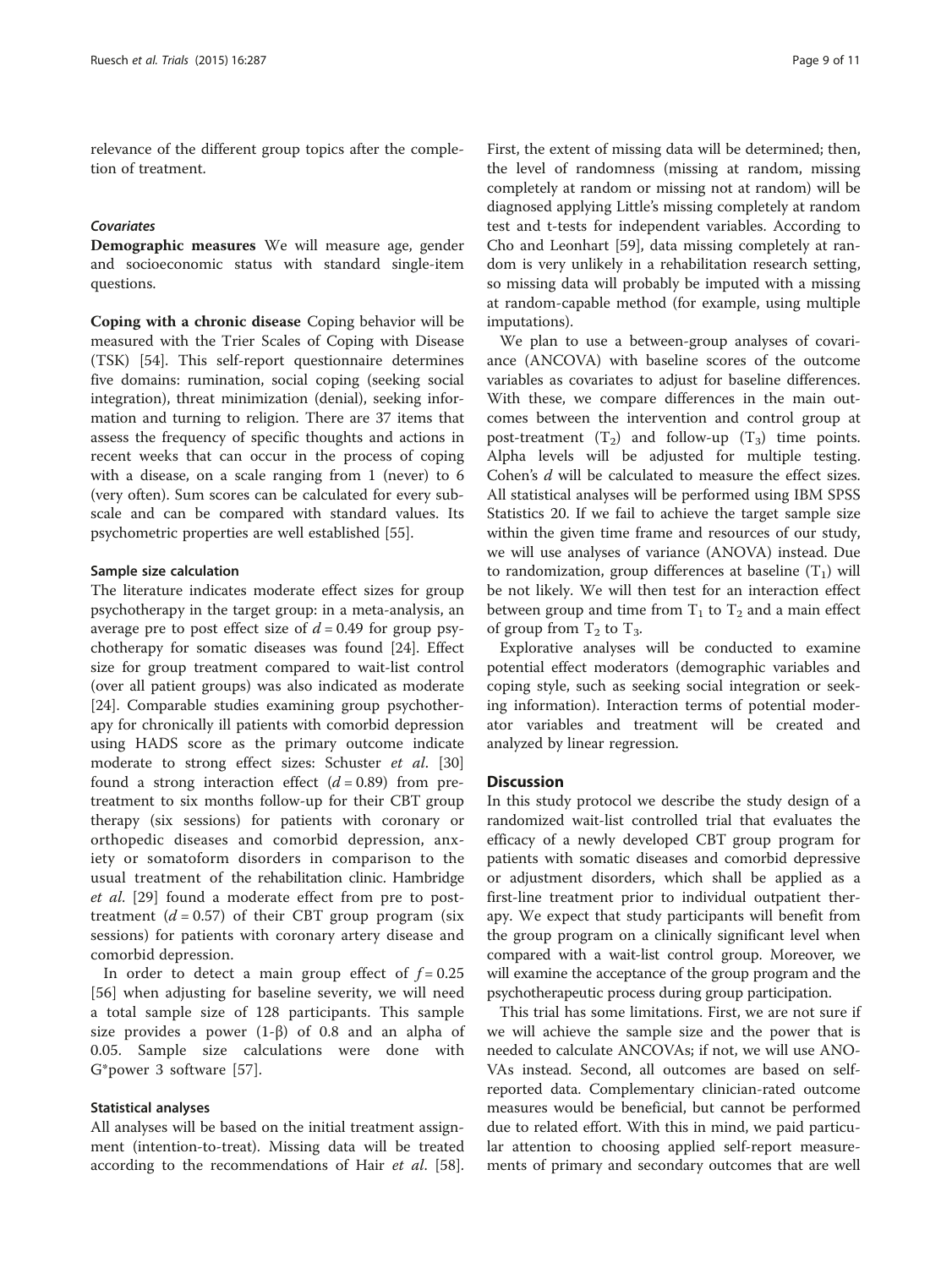<span id="page-9-0"></span>validated. Third, the study is designed as a long-term investigation with three measurement points, so missing data are to be considered. Due to the fact that the study participants are motivated to begin a therapy in our outpatient clinic, response rates are expected to be rather high. Nonetheless, missing data will occur and can increase the risk of bias. In order to minimize this risk, we will handle missing data according to the latest recommendations [\[58](#page-10-0), [59](#page-10-0)].

This study also has several strengths. First, the study has a strong methodology, applying a randomized study design with a wait-list control group and a pretreatment, post-treatment and 18-week follow-up measurement point. The examined intervention was developed based on empirical evidence in a four-stage process and was tested in a pilot group. Applied outcome measurements are widely used and well-validated assessments. Inclusion and exclusion criteria are well proved using SCID-I diagnoses. Even further, inclusion and exclusion criteria are defined as naturalistically as possible, allowing a large spectrum of somatic and mental comorbidities to enhance external validity and keep the study sample comparable to routine patient care.

This randomized controlled trial will help to clarify whether the developed CBT group program is an effective treatment to reduce depressive and anxiety symptoms in patients with somatic diseases and comorbid depressive or adjustment disorder. If the group program turns out to be effective, it can be implemented as a first-line treatment option prior to individual outpatient therapy for patients with somatic diseases and comorbid depressive or adjustment disorder. The study results will contribute to better outpatient care of mental disorders in patients with somatic diseases in Germany.

# Trial status

The first study participant was enrolled in September 2013. In May 2015 patient recruitment was not completed.

#### Abbreviations

ANCOVA: Analysis of covariance; ANOVA: Analysis of variance; BPSR 2000: Bern Post Session Report 2000; BPSR-G-2000: Bern Post Session Report 2000 modified for groups; BSI: Brief Symptom Inventory; CBT: Cognitive behavioral therapy; CONSORT: Consolidated standards of reporting trials; DALY: Disability-adjusted life years; DSM-IV-TR: Diagnostic and Statistical Manual of Mental Disorders, fourth edition, text revision; DT: NCCN Distress Thermometer; ERIraos: Early Recognition Inventory; GSI: Global Severity Index; HADS-D: Hospital Anxiety and Depression Scale, German version; PHQ-9: Patient Health Questionnaire; SCID-I: Structured Clinical Interview for DSM-IV Axis I Disorders; SF-12: Short Form Health Survey; SSES-revised: State Self-Esteem Scale, revised version; TSK: Trier Scales of Coping with Disease; VEV-VW: Revised short form of Change Questionnaire of Experience and Behavior.

#### Competing interests

The authors declare that they have no competing interests.

#### Authors' contributions

All authors initiated this study and contributed to the design of this study. AH is the principle investigator of the study. MR is responsible for recruitment and acquisition of data and wrote the draft of the manuscript. AH and JB revised the manuscript critically for important intellectual content. All authors read and approved the final manuscript.

#### Acknowledgements

The article processing charge was funded by the German Research Foundation (DFG) and the Albert-Ludwigs-University Freiburg via the funding program Open Access Publishing. The authors express special thanks to Sybille Hubert for supporting the development of the intervention and conducting the STEpS group program. The authors are grateful to Dr Katharina Kufner for screening patients in the initial consultation and to Eva Zerpies and Katharina Glatz for their administrative assistance.

#### Received: 5 March 2015 Accepted: 8 June 2015 Published online: 27 June 2015

#### References

- 1. Lange C. Daten und Fakten: Ergebnisse der Studie "Gesundheit in Deutschland aktuell 2010". Berlin: Robert-Koch-Institut; 2012.
- 2. Busse R. Tackling chronic disease in Europe: strategies, interventions and challenges. Copenhagen: World Health Organization on behalf of the European Observatory on Health Systems and Policies; 2010.
- 3. World Health Organization. The European health report 2012: charting the way to well-being. Copenhagen: World Health Organization; 2013.
- 4. Härter M, Baumeister H, Reuter K, Jacobi F, Höfler M, Bengel J, et al. Increased 12-month prevalence rates of mental disorders in patients with chronic somatic diseases. Psychother Psychosom. 2007;76:354–60.
- 5. Bengel J, Hubert S. Anpassungsstörung und Akute Belastungsreaktion. Göttingen: Hogrefe; 2010.
- 6. Bengel J, Hecht H, Frommberger U. Anpassungsstörungen. In: Berger M, editor. Psychische Erkrankungen: Klinik und Therapie. 5th ed. München: Urban & Fischer, Elsevier; 2015. p. 517–24.
- 7. Casey P, Dowrick C, Wilkinson G. Adjustment disorders: fault line in the psychiatric glossary. Brit J Psychiat. 2001;179:479–81.
- 8. Mehnert A, Koch U. Prevalence of acute and post-traumatic stress disorder and comorbid mental disorders in breast cancer patients during primary cancer care: a prospective study. Psychooncology. 2007;16:181–8.
- 9. Strain J. Adjustment disorder: a multisite study of its utilization and interventions in the consultation-liaison psychiatry setting. Gen Hosp Psychiat. 1998;20:139–49.
- 10. Maercker A, Einsle F, Kollner V. Adjustment disorders as stress response syndromes: a new diagnostic concept and its exploration in a medical sample. Psychopathology. 2007;40:135–46.
- 11. Baumeister H, Härter M. Auswirkungen komorbider psychischer Störungen bei chronischen körperlichen Erkrankungen. Z Med Psychol. 2005;14:175–89.
- 12. BPtK. BPtK-Studie zu Wartezeiten in der ambulanten psychotherapeutischen Versorgung. 2011. [http://www.bptk.de/publikationen/bptk-studie.html.](http://www.bptk.de/publikationen/bptk-studie.html) Accessed 19 Mar 2013.
- 13. McCarthy K, McGee HM, O'Boyle CA. Outpatient clinic waiting times and non-attendance as indicators of quality. Psychol Health Med. 2000;5:287–93.
- 14. Loumidis KS, Shropshire JM. Effects of waiting time on appointment attendance with clinical psychologists and length of treatment. Irish J Psychol Med. 1997;14:49–54.
- 15. Hicks C, Hickman G. The impact of waiting-list times on client attendance for relationship counselling. Brit J Guid Couns. 1994;22:175–82.
- 16. Hoyer J, Helbig S, Wittchen H. Experiences with psychotherapy for depression in routine care: a naturalistic patient survey in Germany. Clin Psychol Psychot. 2006;13:414–21.
- 17. May RJ. Effects of waiting for clinical services on attrition, problem resolution, satisfaction, attitudes toward psychotherapy, and treatment outcome: a review of the literature. Prof Psychol Res Pr. 1991;22:209–14.
- 18. Whiteford HA, Harris MG, McKeon G, Baxter A, Pennell C, Barendregt JJ, et al. Estimating remission from untreated major depression: a systematic review and meta-analysis. Psychol Med. 2013;43:1569–85.
- 19. Lepine JP. Epidemiology, burden, and disability in depression and anxiety. J Clin Psychiat. 2001;62 Suppl 13:4–10. discussion 11–2.